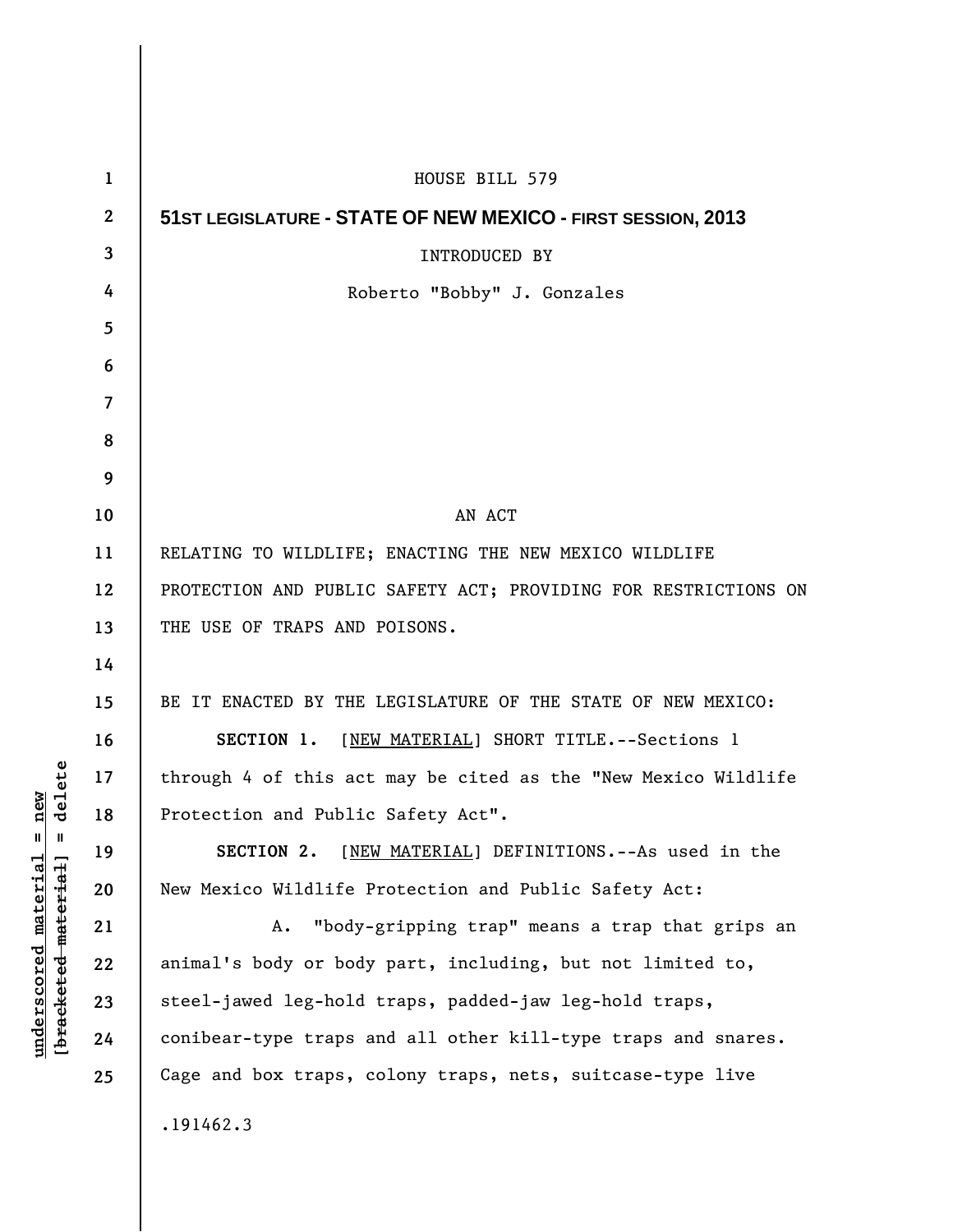**1 2 3 4 5 6 7 8 9 10 11 12 13 14 15 16 17 18 19 20 21 22 23 24 25**  beaver traps, glue traps and common rat and mouse traps shall not be considered body-gripping traps for the purposes of the New Mexico Wildlife Protection and Public Safety Act; B. "conibear-type trap" means a spring-loaded, rotating jaw trap intended to deal a crushing and fatal blow to an animal when the animal passes through; C. "department" means the department of game and fish; D. "domestic animal" means any animal, such as cats, dogs or livestock, under human control; E. "feral animal" means any domestic animal that has escaped human control and is now living freely; F. "non-lethal" means any method not resulting in or intending to result in the death of the animal. Non-lethal methods include, but are not limited to, exclusion, such as fencing or other devices that block access; frightening devices using visual, auditory or scent deterrents; guard animals or human herders or guards; and other industry-accepted methods that are effective in reducing losses. Where obstruction of waterways is concerned, methods include the use of water-level control devices, including bafflers and levelers; G. "person" means any local, state or federal governmental agency or municipality; an individual; a partnership; a corporation; an organization; a trade or professional association; a firm; a limited liability company; .191462.3

 $\frac{1}{2}$  bracketed material = delete **[bracketed material] = delete**  $underscored material = new$ **underscored material = new**

 $- 2 -$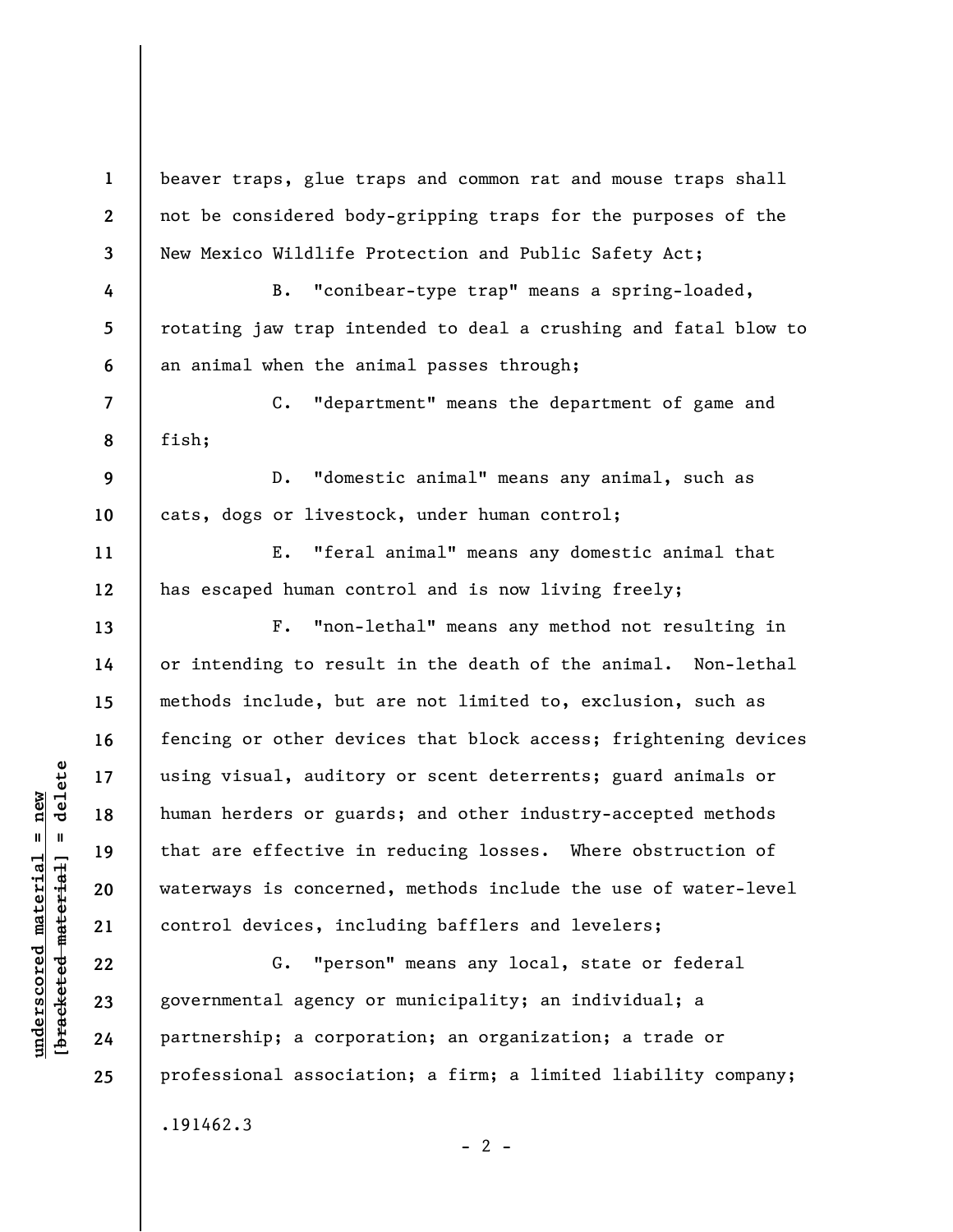a joint venture; an association; a trust; an estate; or any other legal entity and any officer, member, shareholder, director, employee, agent or representative thereof;

H. "poison" means any substance applied in a manner intended to kill, but excludes commercially available rodent poisons applied to kill rodent pests;

I. "raw fur" means any fur, pelt or skin that has not been tanned or cured, except that salt- or sun-cured pelts are raw furs;

J. "scientific research" means an investigation by employees or contractors of the department; the United States fish and wildlife service; or other government agencies, nongovernmental organizations, educational institutions or individuals affiliated with educational institutions conducting investigations and who have applied for and received a permit from the department; provided such an investigation leads to generalizable knowledge and is conducted in accordance with a university-based institutional animal care and use committee, or a similar process developed in accordance with policies of the United States public health service, and is not being conducted for commercial gain from the sale of animal parts;

K. "snare" means any device, with or without stops, often with a noose, that is used to capture, strangle or otherwise entangle wildlife;

L. "trap" means a device designed to confine or .191462.3  $-3 -$ 

 $\frac{1}{2}$  intereted material = delete **[bracketed material] = delete**  $underscored material = new$ **underscored material = new**

**25** 

**1** 

**2** 

**3** 

**4** 

**5** 

**6** 

**7** 

**8** 

**9** 

**10** 

**11** 

**12** 

**13** 

**14** 

**15** 

**16** 

**17** 

**18** 

**19** 

**20** 

**21** 

**22** 

**23**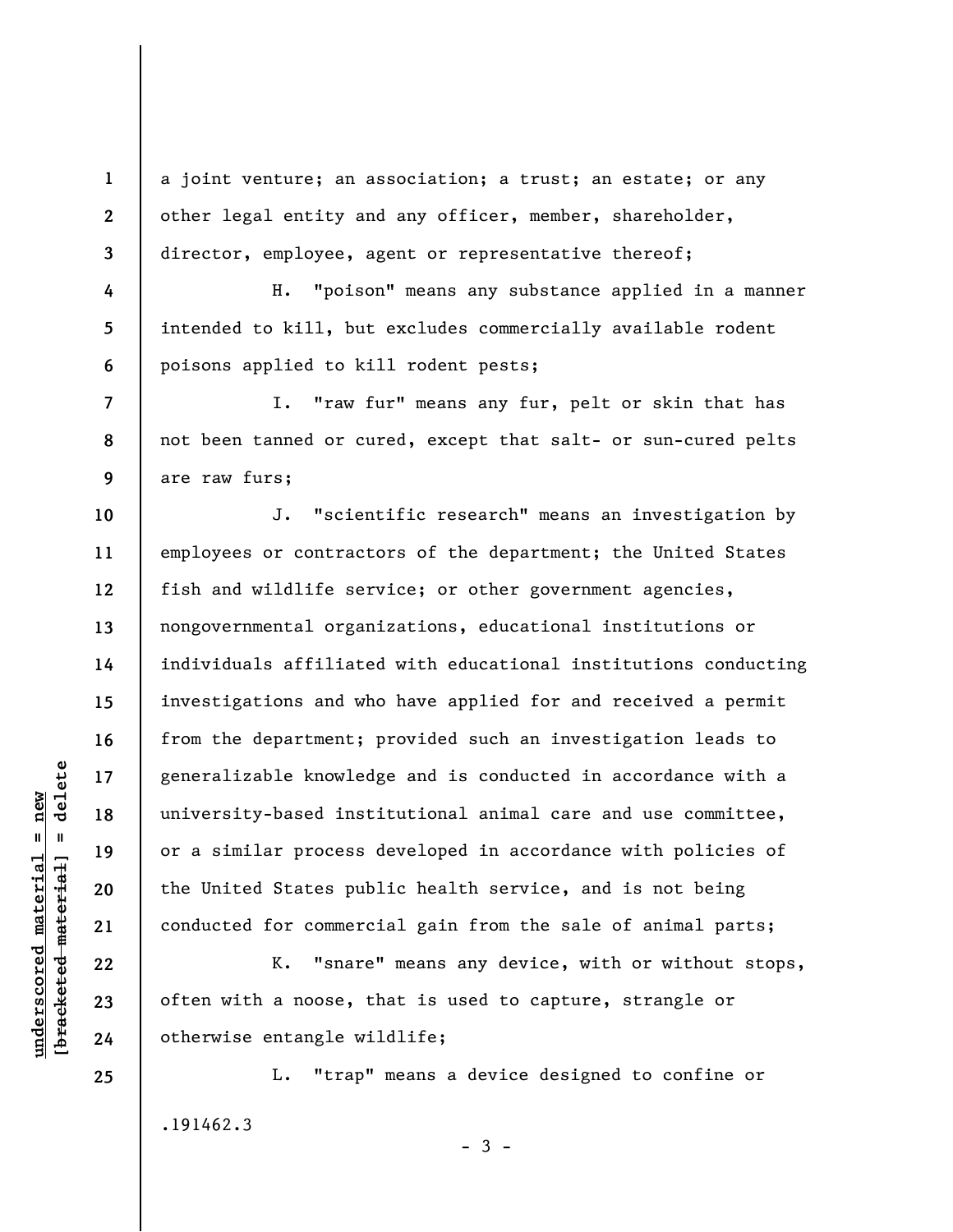**1 2 3 4**  immobilize an animal, including a body-gripping trap; however, common rat and mouse traps shall not be considered traps for purposes of the New Mexico Wildlife Protection and Public Safety Act; and

**5 6 7 8 9 10**  M. "wildlife" means any member of the animal kingdom, including all mammals, birds, reptiles, amphibians, fish and other vertebrate species that are native to or found in New Mexico and are not under the direct control of a human or in captivity; "wildlife" does not include feral or escaped animals or rodent pests.

**11** 

**14** 

**15** 

**16** 

**17** 

**18** 

**19** 

**20** 

**21** 

**22** 

**23** 

**24** 

**25** 

**SECTION 3.** [NEW MATERIAL] PROHIBITIONS--EXCEPTIONS.--

**12 13**  A. It is a violation of the New Mexico Wildlife Protection and Public Safety Act for:

(1) a person to set or use, or attempt to set or use, a trap to kill or capture wildlife;

(2) a person to set or use, or attempt to set or use, a body-gripping trap to kill or capture any feral or domestic animal;

(3) a person to apply or use, or attempt to apply or use, any poison to kill or injure wildlife or a feral animal;

(4) a person to buy, sell, barter or otherwise exchange for profit or to offer to buy, sell, barter or otherwise exchange for profit the raw fur of any protected or unprotected fur-bearer taken by a trap or poison; or

- 4 -

.191462.3

 $\frac{1}{2}$  intereted material = delete **[bracketed material] = delete**  $underscored material = new$ **underscored material = new**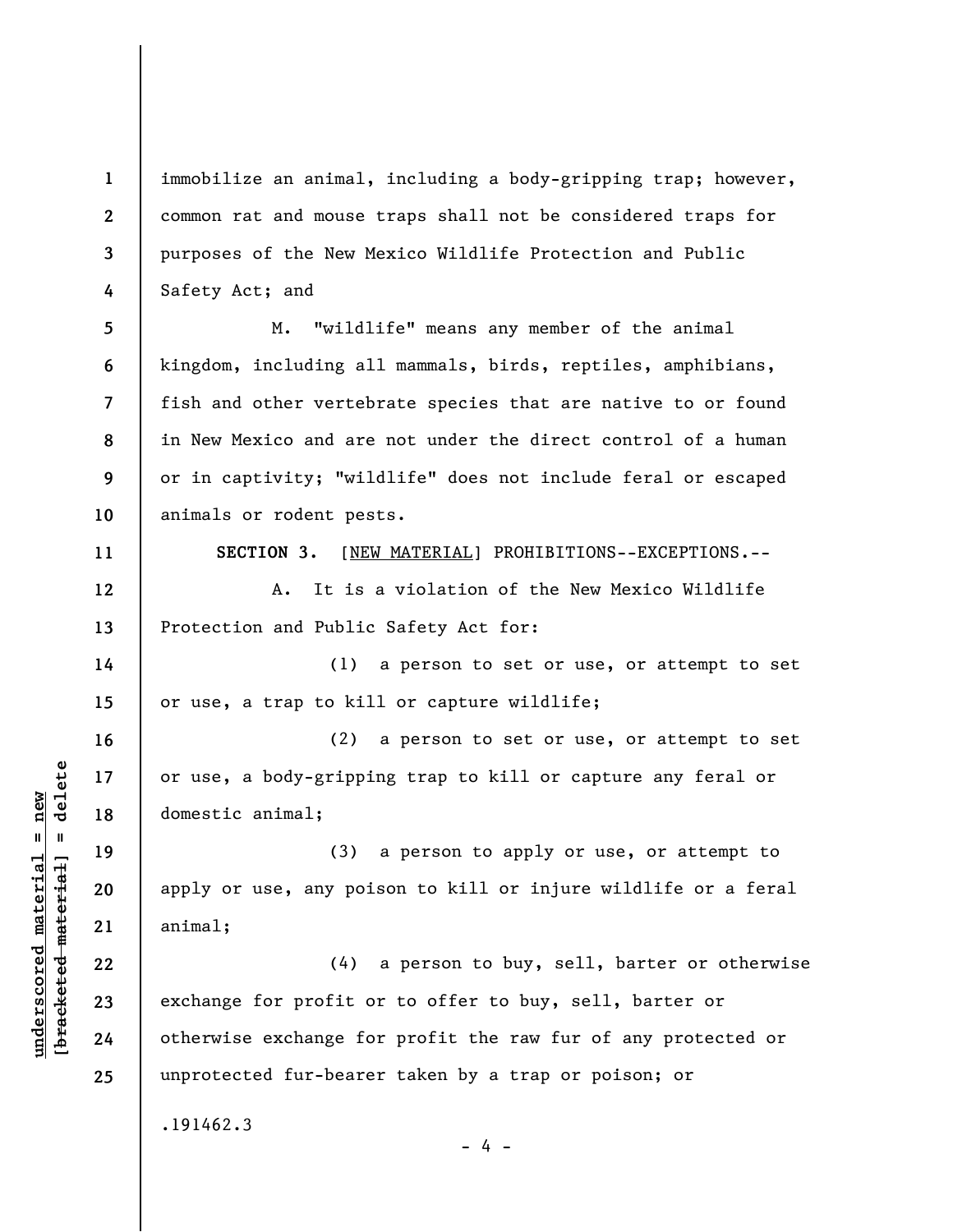**1 2 3 4 5 6 7 8 9 10 11 12 13 14 15 16 17 18 19 20 21 22 23 24 25**  (5) the owner, possessor or any other person in control of a lot, track or parcel of land to knowingly permit the unlawful use of a trap or poison to kill or injure wildlife or a feral or domestic animal on the property. B. The provisions of Subsection A of this section shall not prohibit: (1) the taking of wildlife or feral or domestic animals by federal, state, county or municipal government employees or their duly authorized agents when prohibited devices or methods are the only feasible method available to protect human health and safety; (2) the taking of beaver by use of a conibeartype trap partially or wholly submerged in water by federal, state, county or municipal government employees or their duly authorized agents where the trap is the only feasible method available to protect public waterways, levees or dams; (3) the taking of wildlife by traps to conduct scientific research; (4) the use of traps to protect threatened or endangered species, if used by the department or its agents or by the United States fish and wildlife service or its agents; (5) the use of non-body-gripping traps for the lawful taking of wildlife to abate damages caused to property, crops or livestock. Traps used for this purpose must be checked every twenty-four hours by the person who set the .191462.3  $- 5 -$ 

**underscored material = new [bracketed material] = delete**

 $\frac{1}{2}$  bracketed material = delete  $underscored material = new$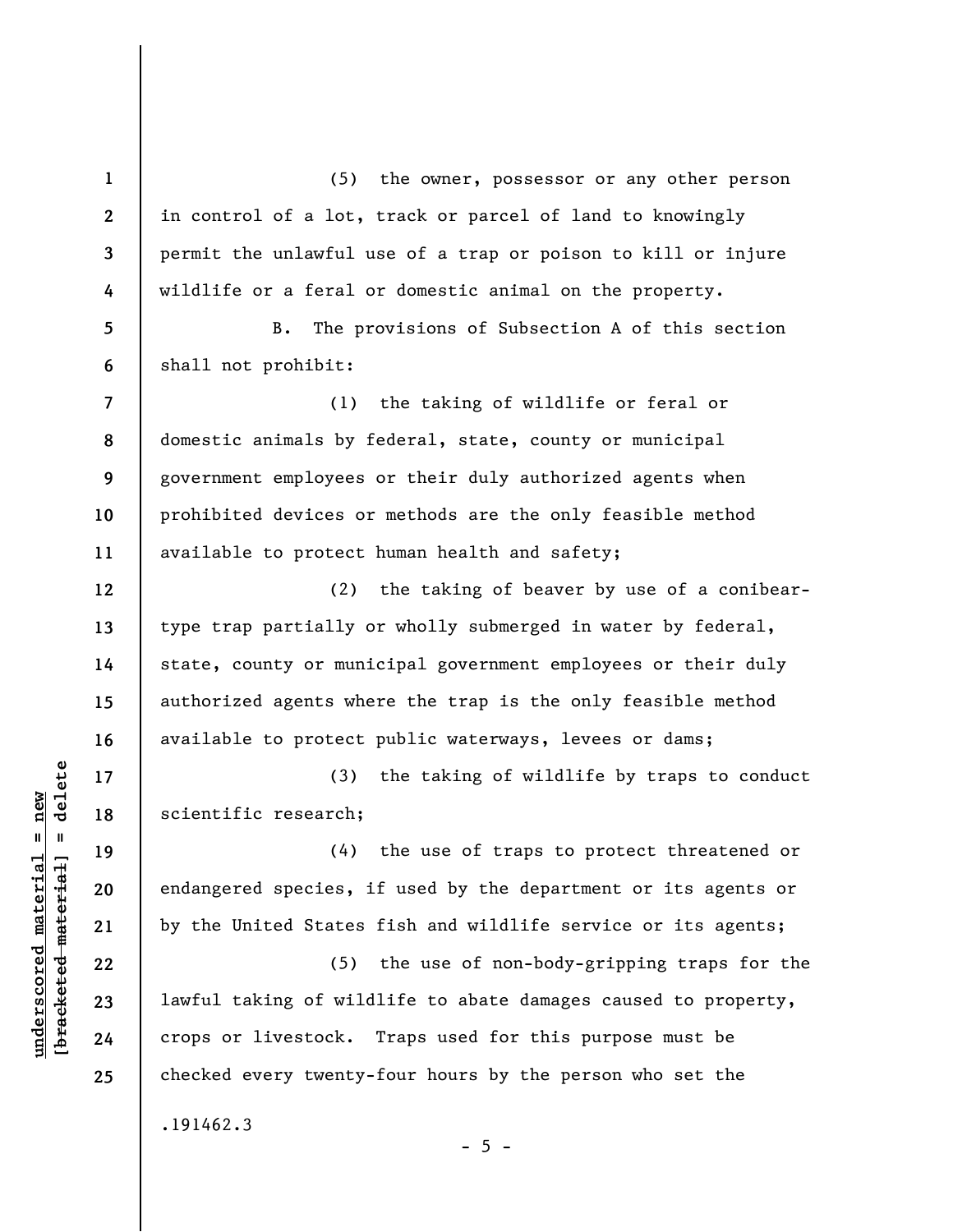**1 2 3 4 5 6 7 8 9 10 11 12 13 14 15 16 17 18 19 20 21 22 23 24 25**  traps, or the person's designee, and any captured wildlife removed. Captured wildlife found alive must be released immediately or killed, unless permission has been granted by the department for relocation and release. If captured wildlife is to be killed, it shall be killed: (a) by gunshot, where local ordinances, landowners and safety permit; (b) using compressed carbon dioxide gas obtained from cylinders and used in conjunction with a chamber that is capable of achieving the precise and optimal flow and concentration for the species; or (c) by humane euthanasia by injection, provided it is performed by a person trained and authorized to administer a controlled substance manufactured and sold for the purpose of euthanizing animals; (6) the taking of wildlife with a conibeartype trap set in water, or a padded leg-hold trap used with a permit issued by the department to abate damages caused to property, crops or livestock that cannot be reasonably abated by non-body-gripping traps or nonlethal control tools on private land. Any person requesting a damage-control permit must apply in writing, stating the threat or damages, the nonlethal control methods attempted or why they cannot be applied, and agreeing to use the traps for no more than thirty days under the permit granted. A person may be issued only one .191462.3

 $- 6 -$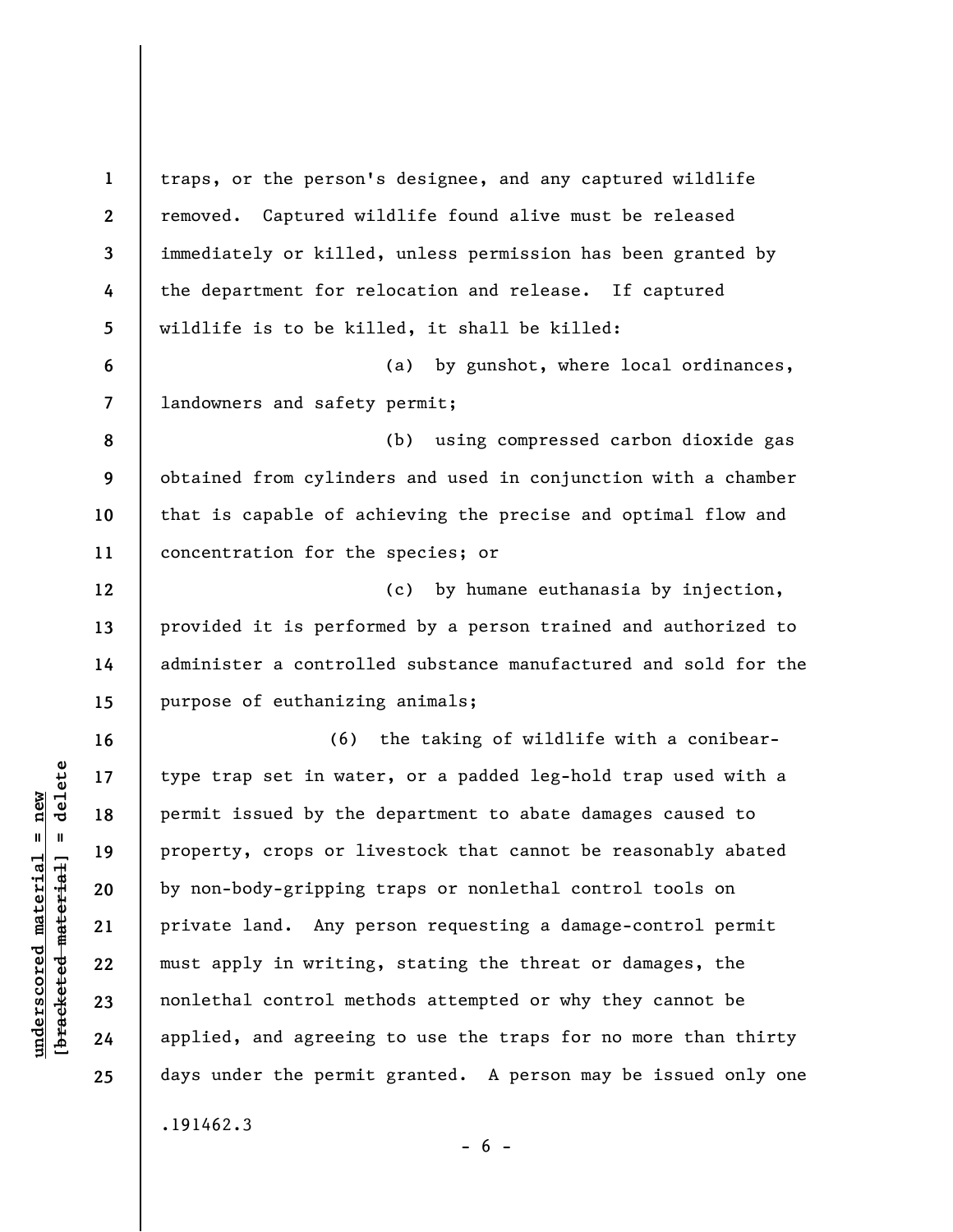**1 2 3 4 5 6 7 8 9 10 11 12 13 14 15 16 17 18 19 20 21 22 23 24 25**  thirty-day permit each calendar year. Traps used for this purpose must be checked every twenty-four hours by the person who set the traps, or the person's designee, and any captured wildlife removed. Captured wildlife found alive must be released immediately or killed unless permission has been granted by the department for relocation and release. If captured wildlife is to be killed, it shall be killed: (a) by gunshot, where local ordinances, landowners and safety permit; (b) using compressed carbon dioxide gas obtained from cylinders and used in conjunction with a chamber that is capable of achieving the precise and optimal flow and concentration for the species; or (c) by humane euthanasia by injection, provided it is performed by a person trained and authorized to administer a controlled substance manufactured and sold for the purpose of euthanizing animals; or (7) the use of the devices or methods described in Subsection A of this section for the otherwise lawful taking of: (a) rodent pests; (b) wild birds; or (c) fish or other nonmammalian aquatic wildlife by the department or the United States fish and wildlife service. .191462.3 - 7 -

 $\frac{1}{2}$  intereted material = delete **[bracketed material] = delete**  $underscored material = new$ **underscored material = new**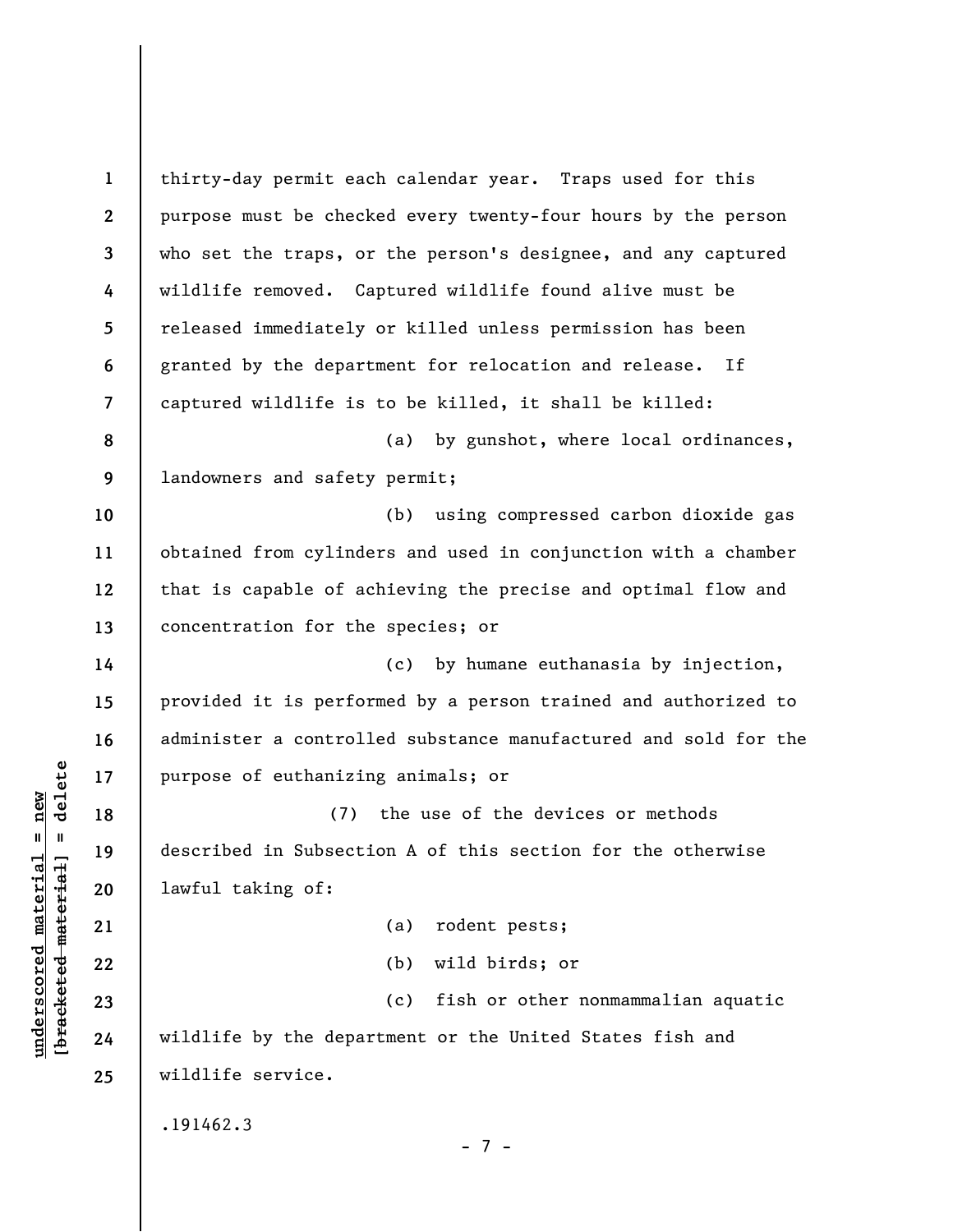C. The provisions of Subsection A of this section shall not apply to the taking of wildlife with firearms, fishing equipment, archery equipment, falconry equipment or other implements in hand as authorized by law.

**5** 

**6** 

**7** 

**8** 

**9** 

**10** 

**11** 

**12** 

**13** 

**14** 

**15** 

**16** 

**17** 

**18** 

**19** 

**20** 

**21** 

**22** 

**23** 

**24** 

**25** 

**1** 

**2** 

**3** 

**4** 

**SECTION 4.** [NEW MATERIAL] PENALTIES--FORFEITURE.--

A. A person who violates the New Mexico Wildlife Protection and Public Safety Act is, for a first offense, guilty of a misdemeanor and shall be sentenced pursuant to the provisions of Section 31-19-1 NMSA 1978. Upon a second or subsequent conviction for a violation of that act, the offender is guilty of a fourth degree felony and shall be sentenced pursuant to the provisions of Section 31-18-15 NMSA 1978.

B. A person who violates the New Mexico Wildlife Protection and Public Safety Act shall be strictly liable in a civil action for damages.

C. In addition to other penalties, upon conviction, the court may consider appropriate restitution to any state agency or nonprofit organization whose purpose it is to protect and conserve wildlife or domestic animals.

**SECTION 5.** Section 17-5-3 NMSA 1978 (being Laws 1939, Chapter 178, Section 3, as amended) is amended to read:

"17-5-3. SEASONS--SPECIAL PERMITS TO TAKE ANIMALS DOING DAMAGE.--Fur-bearing animals, as defined in Section 17-5-2 NMSA 1978, shall be taken only during the seasons declared by regulation of the state game commission promulgated as provided .191462.3

- 8 -

 $\frac{1}{2}$  of  $\frac{1}{2}$  and  $\frac{1}{2}$  and  $\frac{1}{2}$  and  $\frac{1}{2}$  and  $\frac{1}{2}$  and  $\frac{1}{2}$  and  $\frac{1}{2}$  and  $\frac{1}{2}$  and  $\frac{1}{2}$  and  $\frac{1}{2}$  and  $\frac{1}{2}$  and  $\frac{1}{2}$  and  $\frac{1}{2}$  and  $\frac{1}{2}$  and  $\frac{1}{2}$  an **[bracketed material] = delete**  $underscored material = new$ **underscored material = new**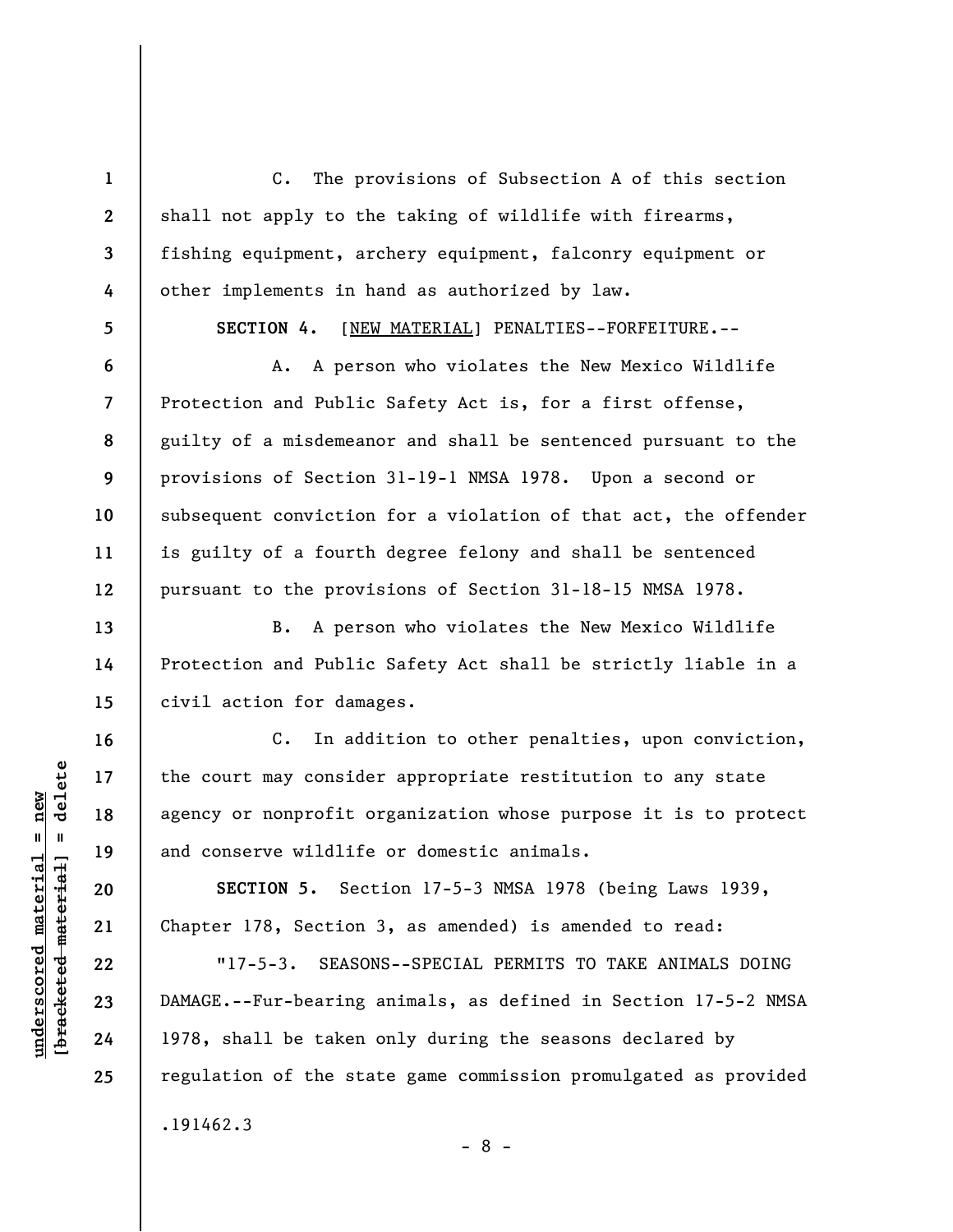**1 2 3 4 5 6 7 8 9 10 11 12 13 14 15 16 17 18 19 20 21 22 23 24 25**  in Section 17-5-4 NMSA 1978. The director of the department of game and fish may, however, issue permits at any time for the taking of fur-bearing animals doing damage to game, private property, poultry or livestock pursuant to the provisions of the New Mexico Wildlife Protection and Public Safety Act." **SECTION 6.** Section 17-5-5 NMSA 1978 (being Laws 1939, Chapter 178, Section 5, as amended) is amended to read: "17-5-5. [TRAPPER'S] FUR-BEARER LICENSES.--A. No resident who has reached [his twelfth birthday] the age of twelve shall [capture, trap] kill or possess any fur-bearing animal or attempt to do so without first procuring a resident [trapper's] fur-bearer license; or, in the case of a resident who has reached [his twelfth birthday] the age of twelve but not [his eighteenth birthday] the age of eighteen, a resident junior [trapper's] fur-bearer license. B. No nonresident shall [capture, trap] kill or possess any fur-bearing animal or skunk or coyote or attempt to do so without first procuring a nonresident [trapper's] furbearer license. C. No nonresident who resides in a state that does not permit New Mexico residents to procure nonresident [trapper's] fur-bearer licenses may purchase a New Mexico nonresident [trapper's] fur-bearer license. [D. Trappers shall release all fur-bearing animals

.191462.3

**underscored material = new [bracketed material] = delete**

 $anderscored material = new$ 

delete

 $\mathbf{I}$ 

bracketed material

- 9 -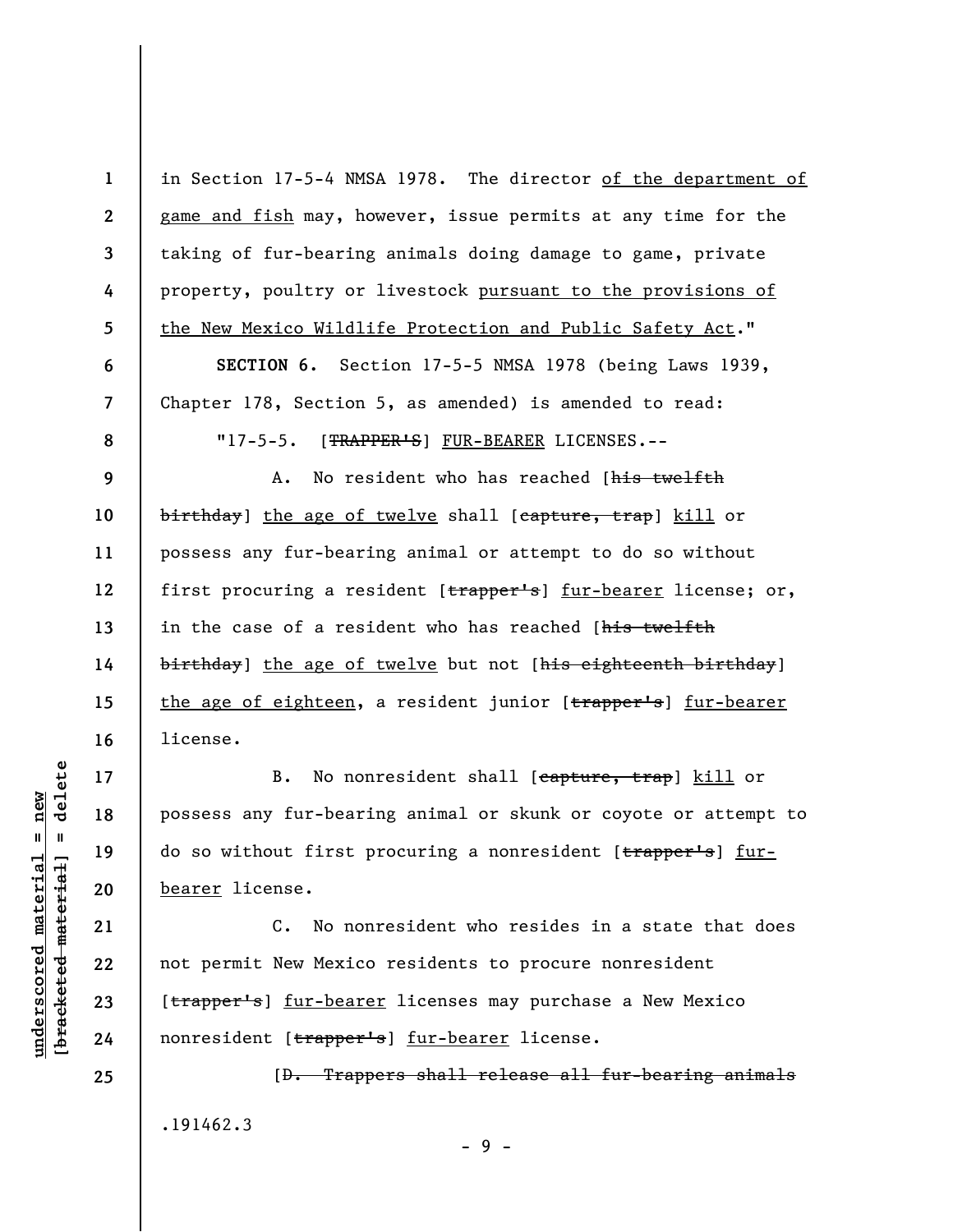trapped during closed seasons, and resident trappers who release all fur-bearing animals during open seasons need not procure a trapper's license.

**4 5 6 7 8 9 10**  E.] D. Trappers on official business, paid from state and federal funds and under supervision of the department of game and fish, the New Mexico department of agriculture or the United States fish and wildlife service need not purchase a [trapper's] fur-bearer license. Trapping under this subsection shall be undertaken pursuant to the provisions of the New Mexico Wildlife Protection and Public Safety Act.

[F.] E. Trapping of animals, both fur-bearing and nongame, by a resident in order to protect [his] the resident's livestock or domesticated animals or fowl shall [not be subject to rules and regulations on trapping made pursuant to Section 17-5-4 NMSA 1978 or to licensing requirements provided in this section] be undertaken pursuant to the provisions of the New Mexico Wildlife Protection and Public Safety Act.

 $[G<sub>r</sub>]$   $\underline{F.}$  The state game commission may by regulation require holders of [trapper's] fur-bearer licenses to use bobcat pelt tags and may specify the conditions for use of the tags."

**SECTION 7.** Section 17-5-6 NMSA 1978 (being Laws 1939, Chapter 178, Section 6, as amended) is amended to read:

"17-5-6. FUR [<del>DEALER</del>] DEALER'S LICENSES.--

A. Except for [trappers] hunters selling their own .191462.3  $- 10 -$ 

delete **[bracketed material] = delete**  $underscored material = new$ **underscored material = new**  $\mathbf{I}$ bracketed material

**1** 

**2** 

**3** 

**11** 

**12** 

**13** 

**14** 

**15** 

**16** 

**17** 

**18** 

**19** 

**20** 

**21** 

**22** 

**23** 

**24**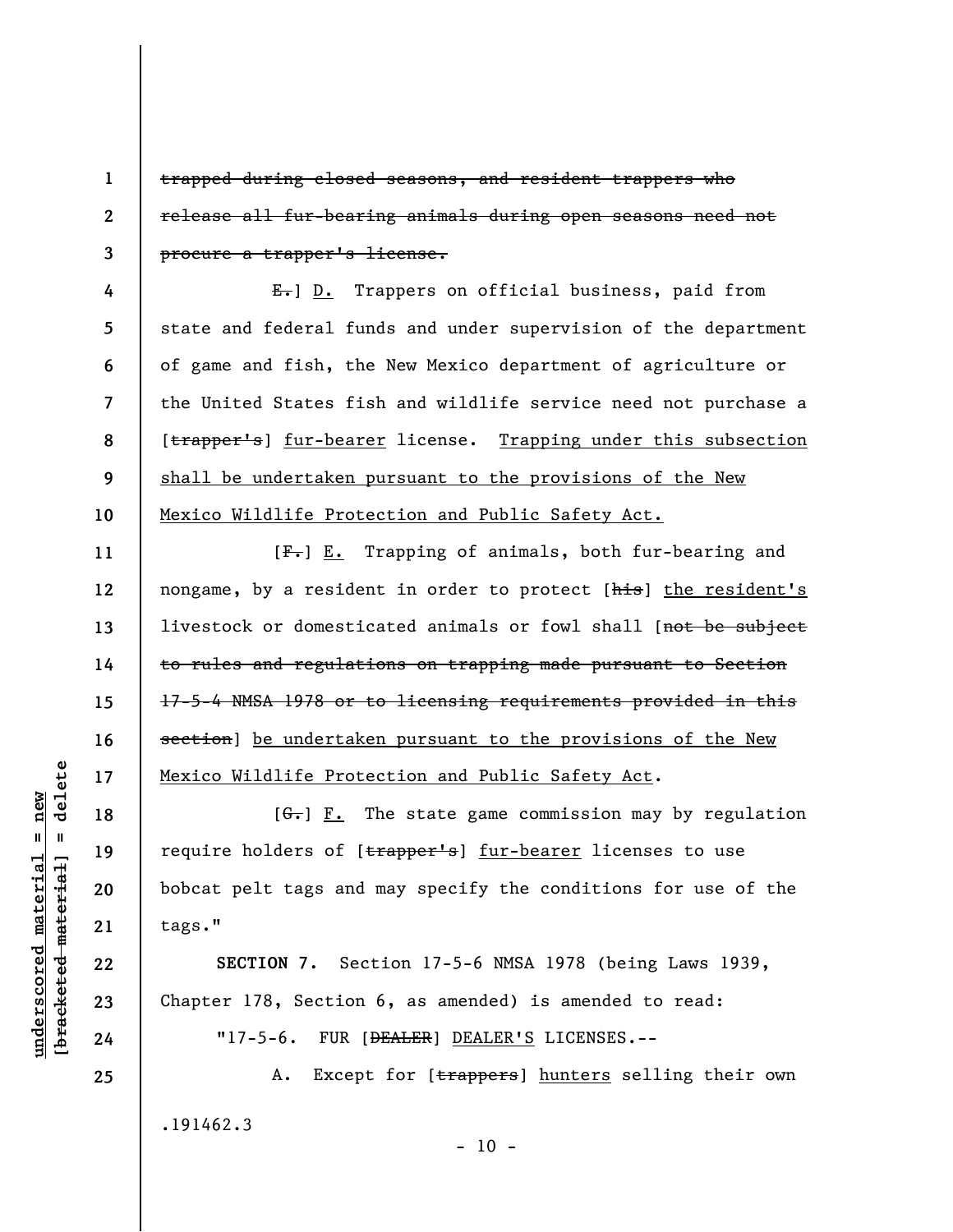**1 2 3 4 5 6 7 8 9**  [catches] pelts, any person, firm or corporation engaged in the business of buying or selling unprocessed skins or pelts of any fur-bearing animal obtained as a result of hunting is a "fur dealer". It is a misdemeanor to engage in business as a fur dealer or solicit such business without first procuring a fur [dealer] dealer's license, except that resident fur dealers who buy and sell less than fifty skins or pelts of fur-bearing animals each year need not purchase a fur [dealer] dealer's license.

B. Every fur dealer shall file with the department of game and fish, not later than the tenth of each month, a sworn statement showing the number and kind of skins and pelts of fur-bearing animals purchased and sold during the preceding month.

C. The provisions of this section apply to fur dealers who buy and sell the skins or pelts of predatory animals as well as to those who buy and sell the skins or pelts of protected nonpredatory fur-bearing animals."

**SECTION 8.** Section 17-5-7 NMSA 1978 (being Laws 1939, Chapter 178, Section 7) is amended to read:

"17-5-7. DISPOSITION OF LICENSE FEES.--All fees for [trappers<sup>1</sup>] fur-bearer licenses and fur [dealers<sup>1</sup>] dealer's licenses shall be collected by the [State Game Warden] director of the department of game and fish and turned over to the state treasurer to be credited to the game protection fund; provided .191462.3

delete **[bracketed material] = delete**  $underscored material = new$ **underscored material = new**  $\frac{1}{2}$ 

**10** 

**11** 

**12** 

**13** 

**14** 

**15** 

**16** 

**17** 

**18** 

**19** 

**20** 

**21** 

**22** 

**23** 

**24**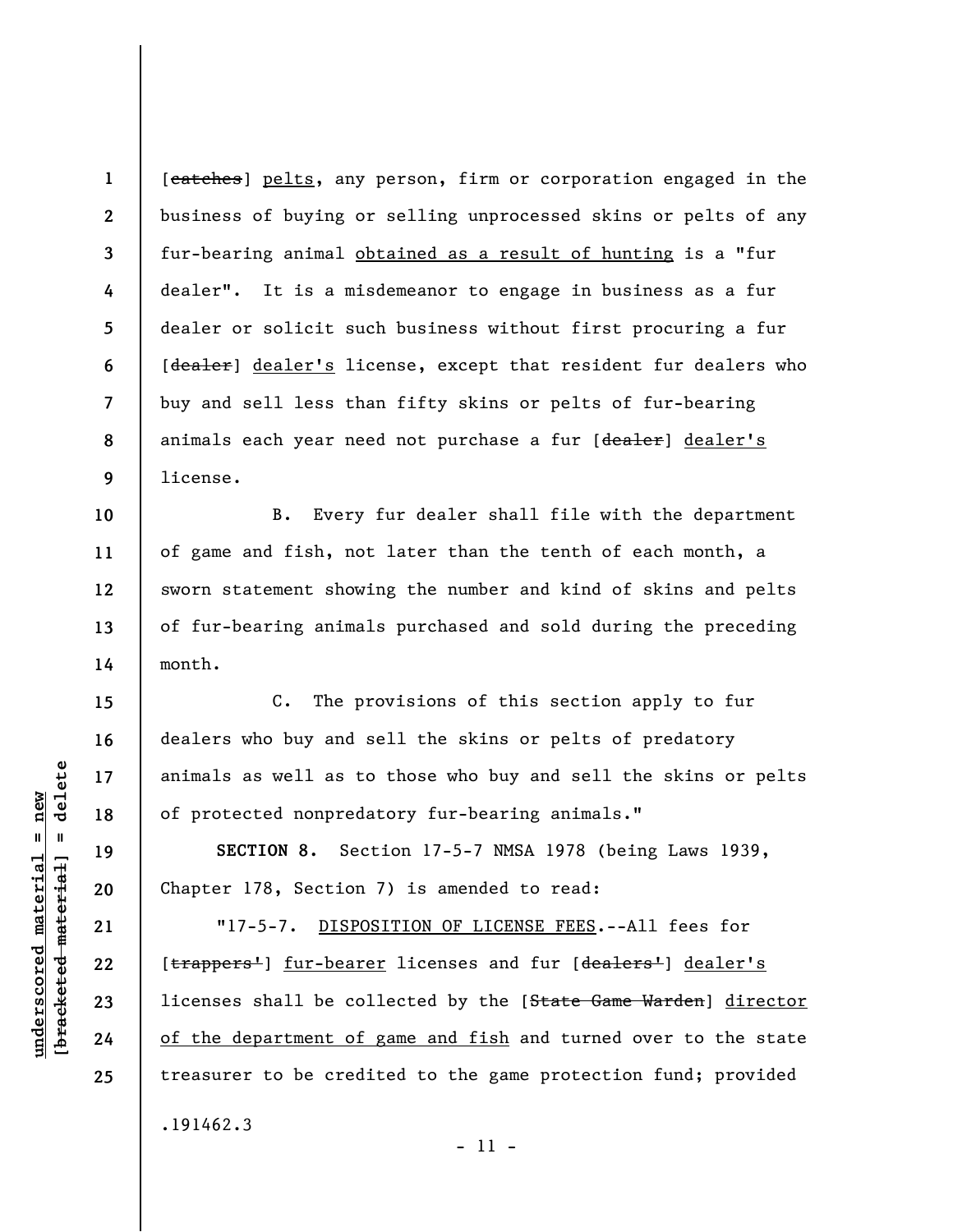that license vendors shall retain ten cents  $\left[\frac{1}{10} \epsilon\right]$  (\$.10) for each license sold as compensation for [his] their services, but no regular employee of the [State Game] department of game and fish shall be entitled to [such] that fee."

**SECTION 9.** Section 77-15-3 NMSA 1978 (being Laws 1919, Chapter 119, Section 3, as amended) is amended to read:

"77-15-3. APPORTIONMENT OF APPROPRIATION--SALE OF FURS AND SPECIMENS--BOUNTY.--

**9 10 11 12 13 14 15 16 17 18 19 20 21 22 23 24 25**  A. The funds [hereby] appropriated in Sections 77-15-1 through 77-15-5 NMSA 1978 shall be apportioned for predatory animal destruction and rodent pest repression in such amounts as may be stated in [such] the agreement or, in the absence of  $[s<sub>ut</sub>$ ch] an agreement, as may be determined by the president of New Mexico state university, who shall forward a certificate of such apportionment to the department of finance and administration and a duplicate [thereof] of the certificate to the state treasurer, who shall  $[$ thereupon] credit the funds available for the [said] appropriations to the predatory animal fund and the rodent pest repression fund, respectively, as stated in [said] the certificate. [Said] The funds shall be expended in amounts as authorized by [said] the president of New Mexico state university and disbursed by warrants issued by the secretary of finance and administration upon itemized vouchers or payrolls certified by the predatory animal inspector of the bureau of biological survey or by the state .191462.3

 $- 12 -$ 

**1** 

**2** 

**3** 

**4** 

**5** 

**6** 

**7**